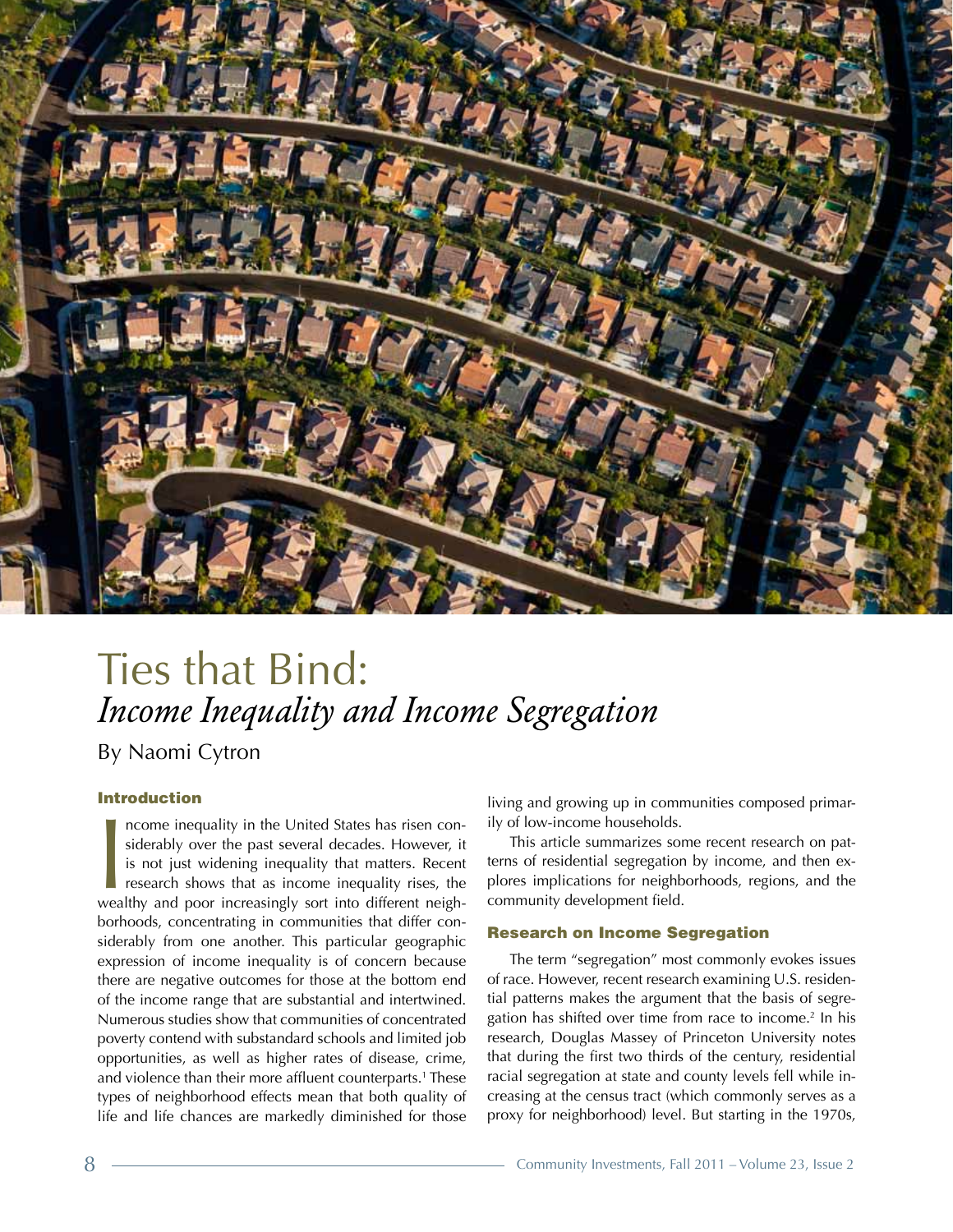this pattern began to change, with black-white segregation at the census tract level diminishing markedly during the last three decades of the 20th century. These decades also saw significant increases in both Asian and Hispanic populations, and while Hispanic isolation began to approach that of African Americans, both Asian and Hispanic populations remained relatively evenly distributed across U.S. metropolitan areas.3 Massey attributes these patterns to the relative openness of housing markets following social and legislative changes brought about by the Civil Rights era.

During the same period, though, Massey's research shows that residential income segregation rose significantly, with the wealthy and poor increasingly sorting into different neighborhoods. He finds that in 1970, the average poor family lived in a census tract that was 14 percent poor; by 1990, this percentage doubled to 28 percent. Affluence also grew more concentrated, with the average wealthy family living in a neighborhood that was 31 percent affluent in 1970 and 36 percent affluent in 1990.<sup>4</sup>

Examining census data from this same period, Tara Watson of Williams College and the National Bureau of Economic Research finds that economic segregation rose most steeply during the 1980s. During this decade, "metropolitan residents systematically changed the income rank groups with whom they shared a neighborhood. Perhaps not coincidentally, the decade was also one of sharply growing inequality."5 Indeed, her research shows that a one standard deviation rise in income inequality is associated with a 0.4-0.9 standard deviation rise in income segregation.<sup>6</sup> In other words, there is very strong relationship between rising income inequality and increasing spatial segregation by income.

By the same token, research shows that the economic boom of the 1990s buffered trends of growing income segregation to some extent; there was a dramatic drop in concentrated poverty during this decade, with the number of people living in neighborhoods with a poverty rate above 40 percent declining by 24 percent.7 Additionally, while the per capita income gap between central cities and suburbs had widened from 1970 to 1990, it held steady during the 1990s.<sup>8</sup> This shift, though, fell short of a dramatic comeback—class segregation was still higher in 2000 than it was in 1970, with over 85 percent of the metropolitan population living in areas that were more segregated by income in 2000 than they had been 30 years earlier.9

The first decade of this century has been marked by economic fluctuation and distress, and preliminary analysis of the recent American Communities Survey data indicates that spatial disparities in income are once again on the rise. One study found that the number of high poverty places—whether defined as places with poverty rates

exceeding 20, 30, or 40 percent—increased markedly from  $2000-2010$ <sup>10</sup> Notably, the number of places with poverty rates above 40 percent returned to the number observed at the end of the 1980s. The research also shows that poor/non-poor segregation rose in both metropolitan and non-metropolitan areas. The authors call this trend a "new economic balkanization of residence patterns."11

### Implications for Neighborhoods and Regions

As noted above, increasing spatial separation of income groups is of concern because there are long term and multiplicative negative consequences for residents of low-income neighborhoods. Areas of concentrated disadvantage often struggle with public and private disinvestment, resulting in blight, few opportunities for employment, high levels of crime and elevated exposure to health risks. Where income inequality is expressed not just on a neighborhood-by-neighborhood basis but at a larger geographic scale, the effects can reinforce dysfunctional neighborhood-level outcomes. For instance, suburban areas that accommodate primarily high-income residents benefit from a larger tax base that can better support public services like safety, infrastructure, and schools. At the same time, the outmigration of wealthy residents from central cities to suburban areas—which triggers the exodus of jobs and retail outlets as well results in a shrinking tax base and often a low level of political clout, which undercuts poorer areas in the urban core in a number of ways. Perhaps most critically in terms of economic opportunity over the long run, public school systems in central cities end up not having the resources to attract and retain skilled teachers or adequately meet the needs of students who may enter school underprepared, resulting in low academic achievement and high drop-out rates.

These conditions have long-term consequences not only for individual economic opportunity, but for regional productivity as well. As noted by Todd Swanstrom and his coauthors in their analysis of economic segregation at the metropolitan level, "spatial inequalities can set in motion a snowball effect that harms regional competitiveness by fueling the abandonments of older parts of the region, accelerating sprawl and its many costs, and making it more difficult for the region to form the broad coalitions necessary to address these problems."12 On the flip side, income equality can be a key ingredient for economic growth. In a paper published by the Federal Reserve Bank of Cleveland, researchers analyzed economic growth in 118 regions in the 1994–2004 period and found that income equality—identified as one of eight factors relating to regional growth—was positively correlated with both employment and output.<sup>13</sup>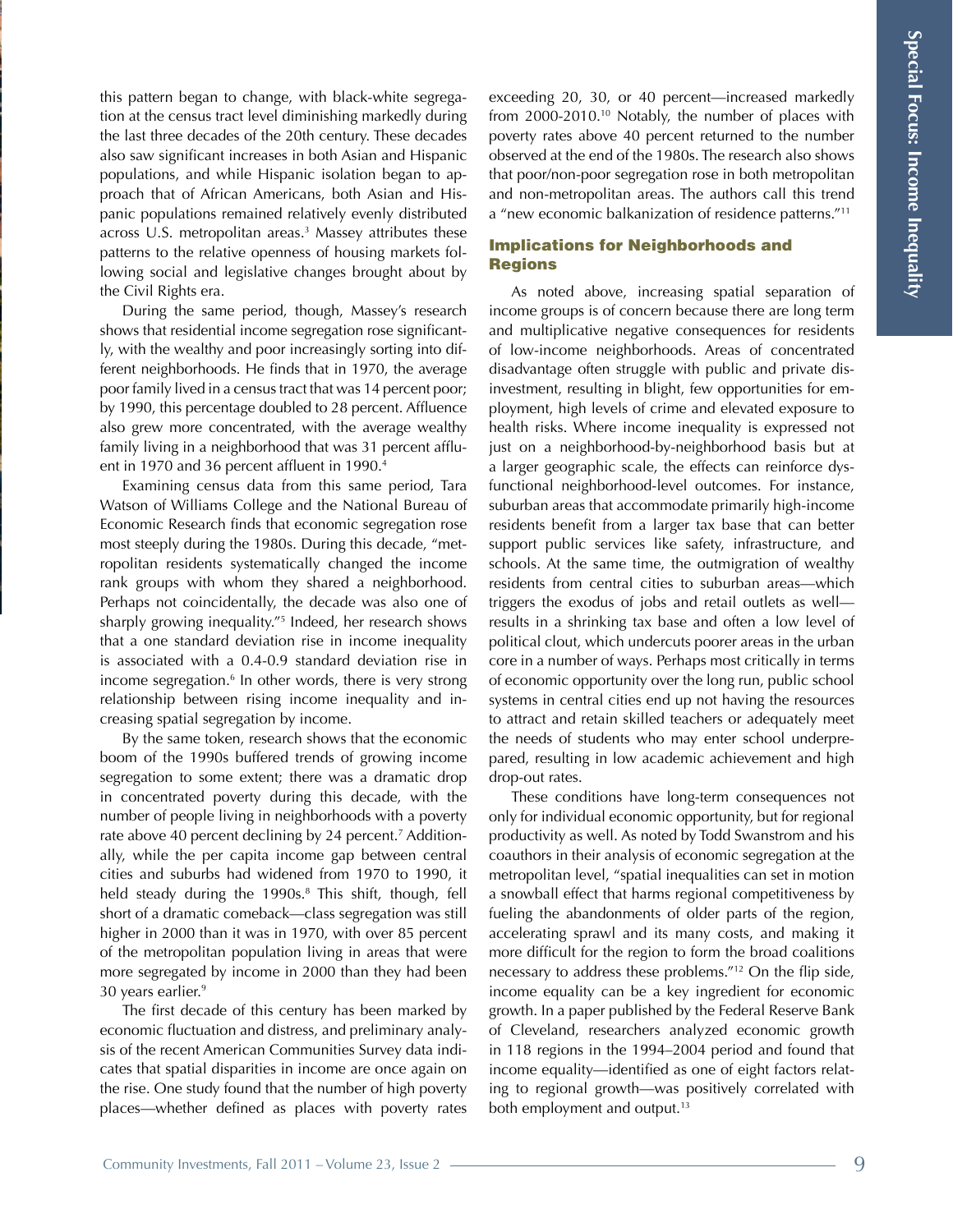### Implications for the Community Development Field

 Given the strong relationship between income and place, the community development response must be sensitive to both neighborhood and regional context, as well as structural factors that drive income segregation. These include a metropolitan area's own demographic, social, political and industrial histories, as well as federal and local policies that influence the accessibility of housing of different size and cost. The intersections between race and class also cannot be ignored, as the legacies of explicitly racial housing policies, as well as other discriminatory practices that limit mobility, continue to affect income segregation. Additionally, job decentralization has contributed to the geography of inequality; most employment is now located more than five miles from central cities, making it difficult for central city residents to find and maintain employment. Even in metropolitan areas where low-income households have moved to the suburbs, the poor generally live in communities that have below average numbers of jobs. The race-class intersection is evident here: 70 percent of poor white suburbanites reside in jobs-rich areas, while only 59 percent of poor blacks and 55 percent of poor Latinos, do.<sup>14</sup>

Community development interventions, then, must be inclusive enough to tackle the multifold and reinforcing links between poverty and place, what Robert Sampson of Harvard University refers to as a durable tangle.15 In large part, responding to this tangle requires the coordination of a variety of interventions at various geographic scales and across diverse sectors. These include public and private decisions that guide allocations of resources for education, health, and skill building. Additionally, local and regional policies that influence public transit provision, which matters for access to work and other non-neighborhood based activities and amenities, and density, which impacts housing affordability (see "What does zoning have to do with it?" below), affect outcomes for low-income households.

Encouragingly, geographically targeted, cross-sector strategies are receiving increased attention and funding from both the public and private sector. The Obama Administration has explicitly endorsed "place-based," crosssector policy, seen through programs like the Promise and Choice Neighborhoods Initiatives, which aim to bundle localized investments in arenas including housing, education, transportation, and workforce development. Additionally, a number of community development intermediaries and private foundations have shifted their community development strategies from "scattershot" approaches to more focused, place-based initiatives. For example, Living Cities, a collaborative of 22 foundations and financial institutions, recently launched their "Integration Initiative," which focuses on bringing together decision-makers across sectors and jurisdictions in a region or metro area to align their work toward transforming local and regional systems, including transportation, health, housing and jobs.

### Conclusion

In her keynote at last year's Healthy Communities Conference—an event co-hosted in Washington DC by the Federal Reserve Board of Governors, Federal Reserve Bank of San Francisco, and the Robert Wood Johnson Foundation to explore how the health and community development sectors can collaborate to promote better health outcomes for low-income people and communities— Melody Barnes, Director of the Domestic Policy Council, offered the White House's rationale for multidisciplinary approaches for addressing inequities. "People don't wake up in the morning and say 'I'm going to have an education day today and tomorrow I'm going to have a transportation day.' For families, all of these pieces are integrated so we have to start thinking about our policies and our approach in that same integrated fashion. So, for us, what we're trying to insure is that the days of thinking and working and talking in silos is, in fact, over."16 Indeed, we should all work toward breaking down the silos that hamper our ability to untie the pernicious knots that continue to limit opportunity for low-income communities.

### *What does zoning have to do with it?*

Recent research aims to tease out some of the underlying causes of economic segregation. Jonathan Rothwell and Douglas Massey hypothesize that certain types of zoning promote income segregation by limiting the ability of developers to produce affordable, multifamily housing in certain locations. They find that the setting of maximum allowable densities of residential construction has significant effects in determining the level of class segregation and change in segregation over time, "systematically channeling low-income households to different locations than their affluent counterparts."17 They go on to note that, "although markets allocate people to housing based on income and price, political decisions allocate housing of different prices to different neighborhoods and thereby turn the market into a mechanism of both class and racial segregation."18 Their research indicates that land-use policies, which are not typically thought of as having socio-economic effects, might indeed be mechanisms that generate and reinforce patterns of income segregation. Altering zoning policy, then, might serve to mitigate inequalities by enabling development of affordable housing in higher-income neighborhoods where the amenities might better support economic opportunity.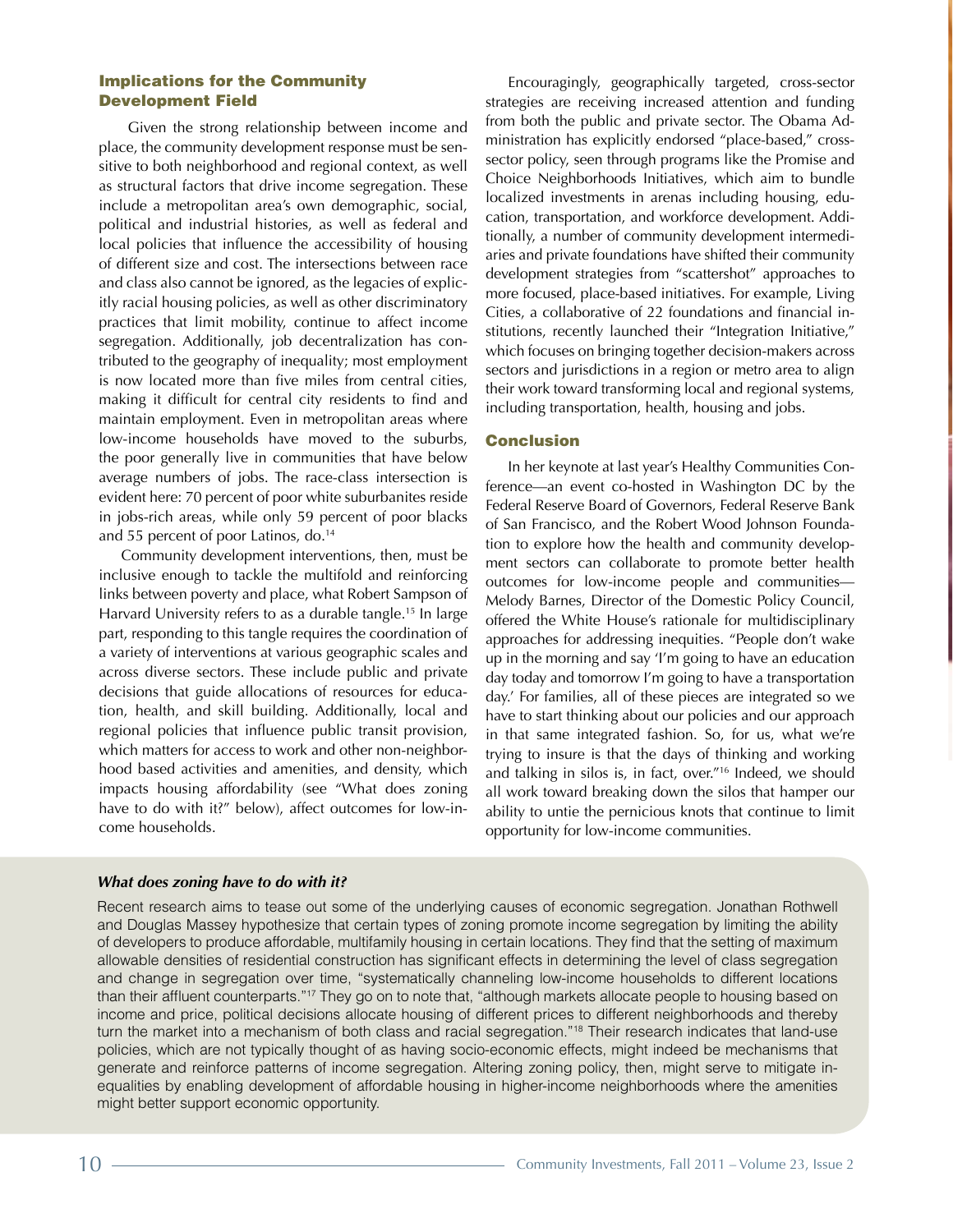## Endnotes

### **Addressing Widening Income Inequality through Community Development**

- 1. U.S. Census Bureau (2010). Small Area Income & Poverty Estimates for states and counties. http://quickfacts.census.gov/qfd/states/00000.html
- 2. Costello, D. (2011, April 9). The Drought Is Over (at Least for C.E.O.'s). *The New York Times,* pp. BU1. Online at http://www.nytimes.com/2011/04/10/ business/10comp.html?pagewanted=all
- 3. Stanford Center for the Study of Income and Inequality."Welcome to Inequality.com" retrieved from http://www.stanford.edu/group/scspi/
- 4. Wilkinson, R. & Pickett, K. (2009). *The Sprit Level: Why Greater Equality Makes Societies Stronger.* New York: Bloomsbury Press.
- 5. Ibid.
- 6. Putnam, R. D. (2000). *Bowling Alone: The collapse and revival of American community.* New York: Simon and Schuster.
- 7. Saez, E. & Piketty, T. (2003). Income Inequality in the United State, 1913-1998. Quarterly Journal of Economics,118(1):1-39. Updated data available online at http://elsa.berkeley.edu/~saez/
- 8. Goldin, C. & Margo, R.A. (1991)."The Great Compression: The Wage Structure in the United States at Mid- Century," NBER Working Papers 3817, National Bureau of Economic Research, Inc.
- 9. Krugman, P. (2007). *The Conscience of a Liberal.* New York: W.W. Norton & Company, Inc.
- 10. From "Economic Inequality in the United States," a speech given at the Center for the Study of Democracy on November 6, 2006 by former FRBSF President Janet Yellen. Available online at http://www.frbsf.org/ news/speeches/2006/1106.html
- 11. For more on the Gini index, see the CIA World Factbook at https://www. cia.gov/library/publications/the-world-factbook/rankorder/2172rank.html
- 12. Ibid.
- 13. For a more detailed analysis of the causes of the Great Divergence, see: Noah, T. (2010, September 10). The United State of Inequality. Retrieved from http://www.slate.com/id/2266025/entry/2266026/
- 14. Kodrzycki, Y. (2002). Educational Attainment as a Constraint on Economic Growth and Social Progress. Education in the 21st Century: Meeting the Challenges of a Changing World, Conference Series 47.June 2002. Federal Reserve Bank of Boston.
- 15. Katz, L. (2002). Discussion: Educational Attainment as a Constraint on Economic Growth and Social Progress. Education in the 21st Century: Meeting the Challenges of a Changing World, Conference Series 47.June 2002. Federal Reserve Bank of Boston.
- 16. Berman, Eli, John Bound, & Zvi Griliches, 1994, "Changes in the Demand For Skilled Labor within U.S. Manufacturing Industries: Evidence from the Annual Survey of Manufacturing," *Quarterly Journal of Economics,* 109:367- 397. See also Bresnahan, F., Brynjolfsson, E., & and Hitt, L.M. (2002). Information Technology, Workplace Organization, and the Demand for Skilled Labor: Firm-Level Evidence. Quarterly Journal of Economics, 117:1, 339-376.
- 17. Goldin, C. & Katz, L. (2008). *The Race between Education and Technology.*  Cambridge, MA: Harvard University Press.
- 18. Source: Bureau of Labor Statistics, not seasonally adjusted.
- 19. Williams, R. (2011). Who Benefits from Tax Expenditures? Tax Notes, May 2, 2011. Tax Policy Center. http://www.urban.org/uploadedpdf/1001537- Who-Benefits-From-Expenditures.pdf
	- Community Investments, Fall 2011 Volume 23, Issue 2  $\sim$  39
- 20. Wilson, R. Personal Exemptions and Individual Income Tax Rates, 1913-2002. Data Release. Internal Revenue Service. http://www.irs.gov/pub/irssoi/02inpetr.pdf
- 21. Ibid.
- 22. Burkhauser, R. (2011). Presidential address: Evaluating the questions that alternative policy success measures answer.*Journal of Policy Analysis and Management,* 30(2): 205–215.
- 23. Peri, G. (2010). The Effect of Immigrants on U.S. Employment and Productivity. Federal Reserve Bank of San Francisco Economic Letter, 2010-26. http:// www.frbsf.org/publications/economics/letter/2010/el2010-26.html
- 24. Card, D. (2009). Immigration and Inequality. NBER Working Paper No. 14683. http://www.nber.org/papers/w14683
- 25. Ibid.
- 26. Yellen (2006). See note 10.
- 27. Krugman, P. (2008). Trade and Wages, Reconsidered. Brookings Papers on Economic Activity, Spring 2008.Washington, DC: Brookings Institution Press.
- 28. Ibid.
- 29. Jaumotte, F., Lall, S., & Papage, C. (2008). Rising Income Inequality: Technology, or Trade and Financial Globalization? IMF Working Paper, 08/185. http://www.imf.org/external/pubs/ft/wp/2008/wp08185.pdf
- 30. Yellen (2006). See note 10.
- 31. From "Economic and Financial Inclusion in 2011: What it Means for Americans and our Economic Recovery,"a speech given at the New America Foundation Forum, Washington, D.C., June 29, 2011 by Governor Sarah Bloom Raskin. Available online at http://federalreserve.gov/newsevents/ speech/raskin20110629a.htm
- 32. Ibid.
- 33. Heckman, J. (September 1, 2010). Letter to the National Committee on Fiscal Responsibility and Budget Reform. www.heckmanequation.org/ system/files/Federal-Commision\_9-1- 2010FINAL%20\_3\_.pdf
- 34. Yellen (2006). See note 10.
- 35. Annie E. Casey Foundation. (2011). Promoting Opportunity for the Next Generation. Kids Count Data Book. http://www.aecf.org/~/media/Pubs/ Initiatives/KIDS%20COUNT/123/2011KIDSCOUNTDataBook/2011KC DB\_FINAL\_essay.pdf
- 36. National Center for Chronic Disease Prevention and Health Promotion. Student Health and Academic Achievement. Retrieved from http://www. cdc.gov/HealthyYouth/health\_and\_academics/
- 37. Community Affairs Offices of the Federal Reserve System and The Metropolitan Policy Program at the Brookings Institution. (2006). *The Enduring Challenge of Concentrated Poverty in America.* http://www.frbsf. org/cpreport/
- 38. For more on place-based community development, see the Spring 2010 issue of *Community Investments,* available online at http://www.frbsf.org/ publications/community/investments/1005/index.html
- 39. Speech by Chairman Ben Bernanke, February 6, 2007. The Level and Distribution of Economic Well-Being. Presented at the Greater Omaha Chamber of Commerce, Omaha, Nebraska. http://www.federalreserve.gov/ newsevents/speech/bernanke20070206a.htm